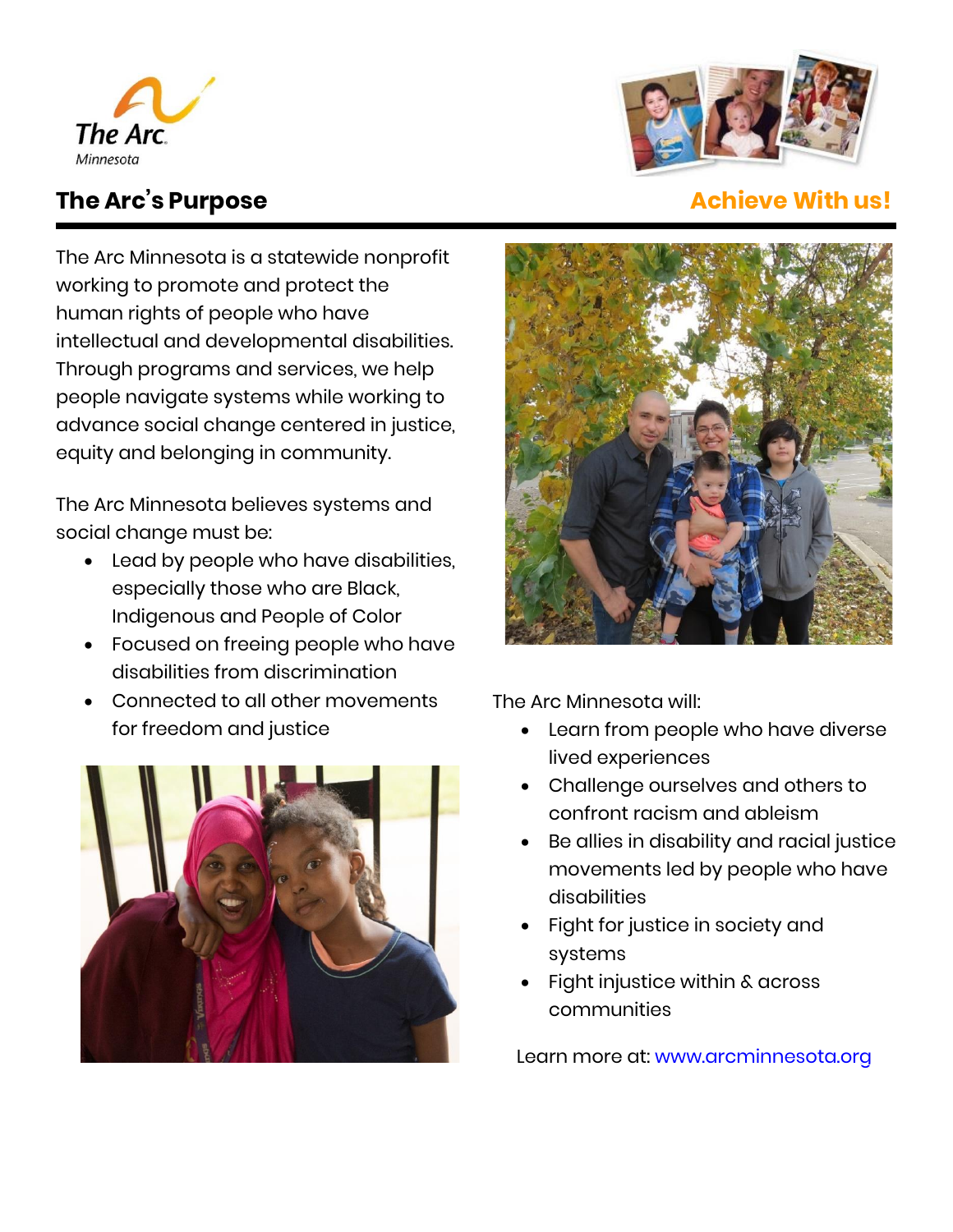



# **Mission and Vision**

**The Arc Minnesota's Mission** is to promote and protect the human rights of people with intellectual and developmental disabilities, actively supporting them and their families in a lifetime of full inclusion and participation in their communities.



**The Arc Minnesota Vision:** Individuals with intellectual and developmental disabilities and their families will have the hope, confidence and knowledge they need to live a life they choose, and equitable systems will support them where they live.

The Arc Minnesota supports individuals with its programs and services addressing their immediate needs, navigating

eligibility, identifying options and providing education and training to address issues. We continue to expand our reach into diverse populations with a focus on supporting individuals with incomes before the poverty level.

Volunteers have always been vital to The Arc …and still are. In 2021, over 6,300 volunteers contributed over 57,500 hours at the agency and its thrift businesses. We are The Arc Minnesota. **Achieve with us!**

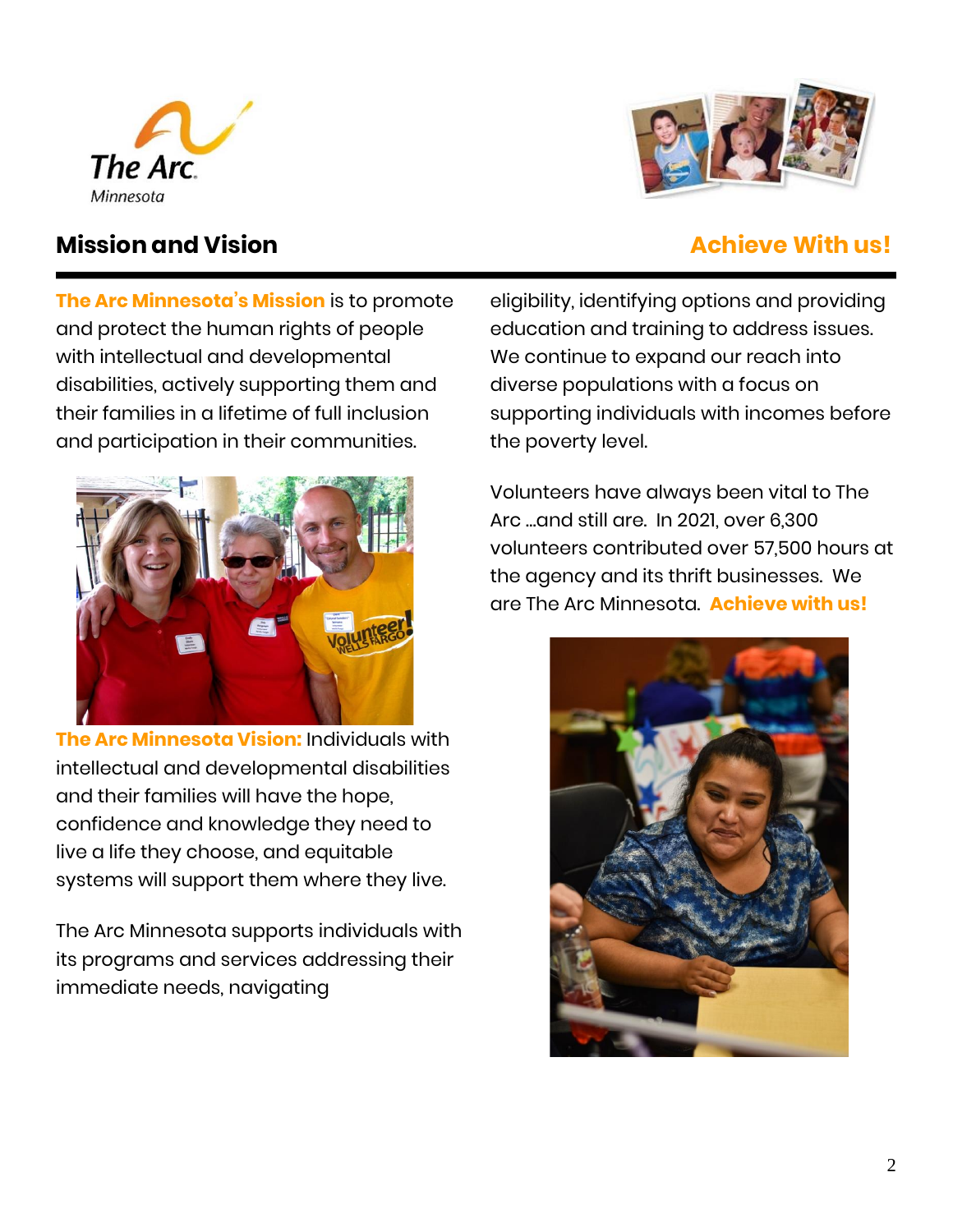



### **Program Strategies Achieve With us!**

People with intellectual and developmental disabilities and their families trust The Arc for information and assistance, personal advocacy and public policy leadership. The Program Strategies below insure The Arc can provide access to programs, services and support across Minnesota.

- **Champion Inclusion, Diversity & Equity** within The Arc Minnesota and the disability community to reflect the diversity of Minnesota.
- **Provide Individualized Information, Navigation & Referrals** on disability issues and systems, and offer personalized advocacy intervention needed to achieve individual outcomes across the lifespan.
- **Inform Individuals and Families of the Spectrum of Choices** for informed decision-making, quality services and supports, self-advocacy, employment, and housing, and support implementation of the Minnesota Olmstead Plan.
- **Use Our Unique Position to Offer Planning Services** so individuals and families are able to envision a positive future for people with intellectual and developmental disabilities through the lifespan.
- **Engage in Policy Advocacy** alongside grassroots advocates that engages decisionmakers at the local, state and federal levels to drive systems change.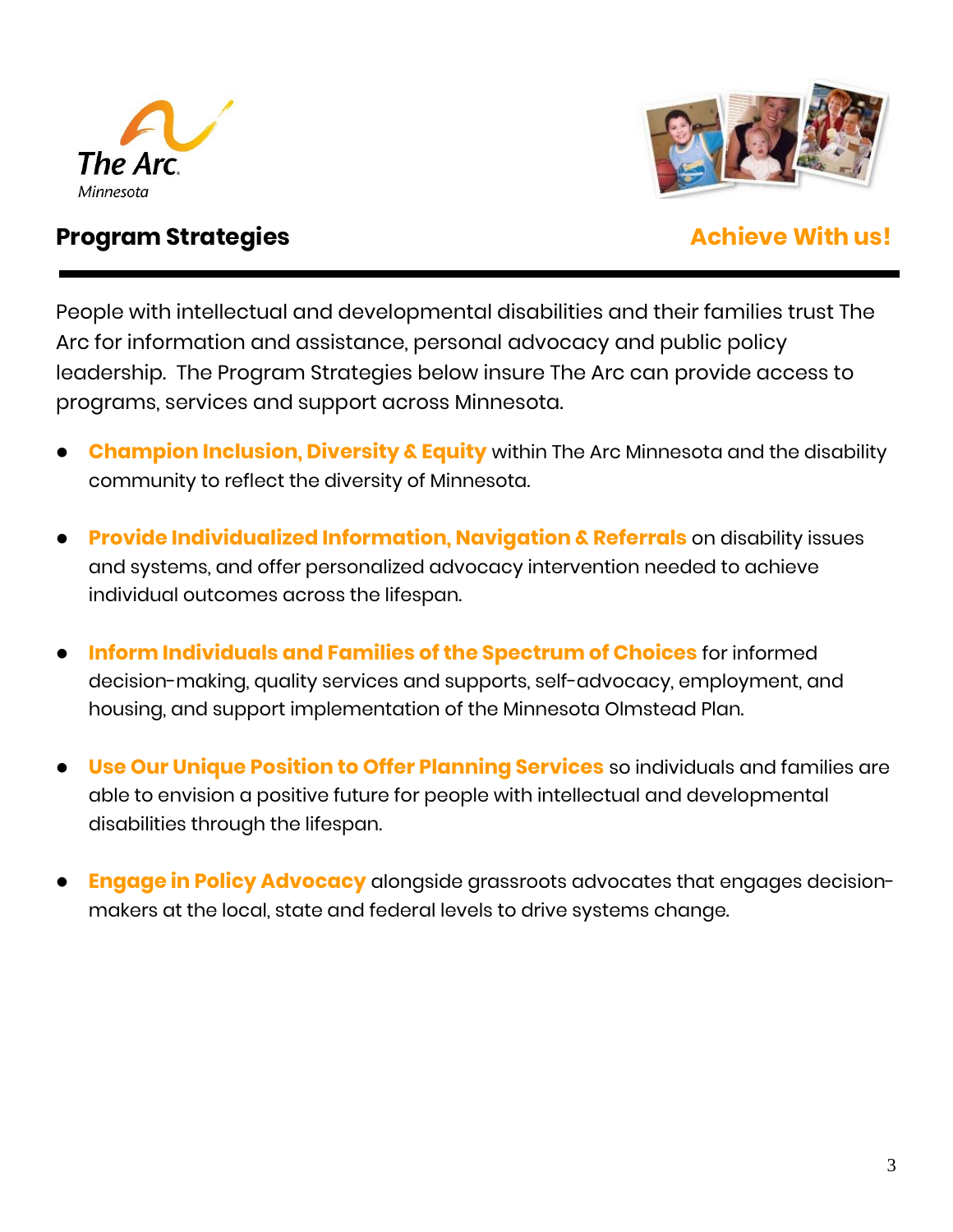



### **Areas of Support Achieve with us!**

People with intellectual and developmental disabilities and their families trust The Arc for information and assistance, personal advocacy and public policy leadership. The Program Strategies below insure The Arc can provide access to programs, services and support across Minnesota.

- *Arc Help Desk*: One-to-one support for children and adults with disabilities and their families by providing free consultation by phone, in person or by email on a variety of issues impacting individuals with disabilities.
- *Abuse Prevention*: Provide training and resources for people with disabilities and those who support them. Individuals with disabilities are at greater risk for abuse than people without disabilities.
- *Community Engagement*: Alongside self-advocates, parents and family members, support professionals, and coalition partners, we work to advance policy solutions that create positive systems and social change.
- *Education*: Addresses academic issues and participation in the school community. Advocates provide information, coaching and strategies to parents and guardians.
- **Employment:** Provide information & guidance to support people in obtaining successful employment.
- *Government Benefits:* Assist in determining eligibility and applying for government benefits available to individuals with intellectual and developmental disabilities.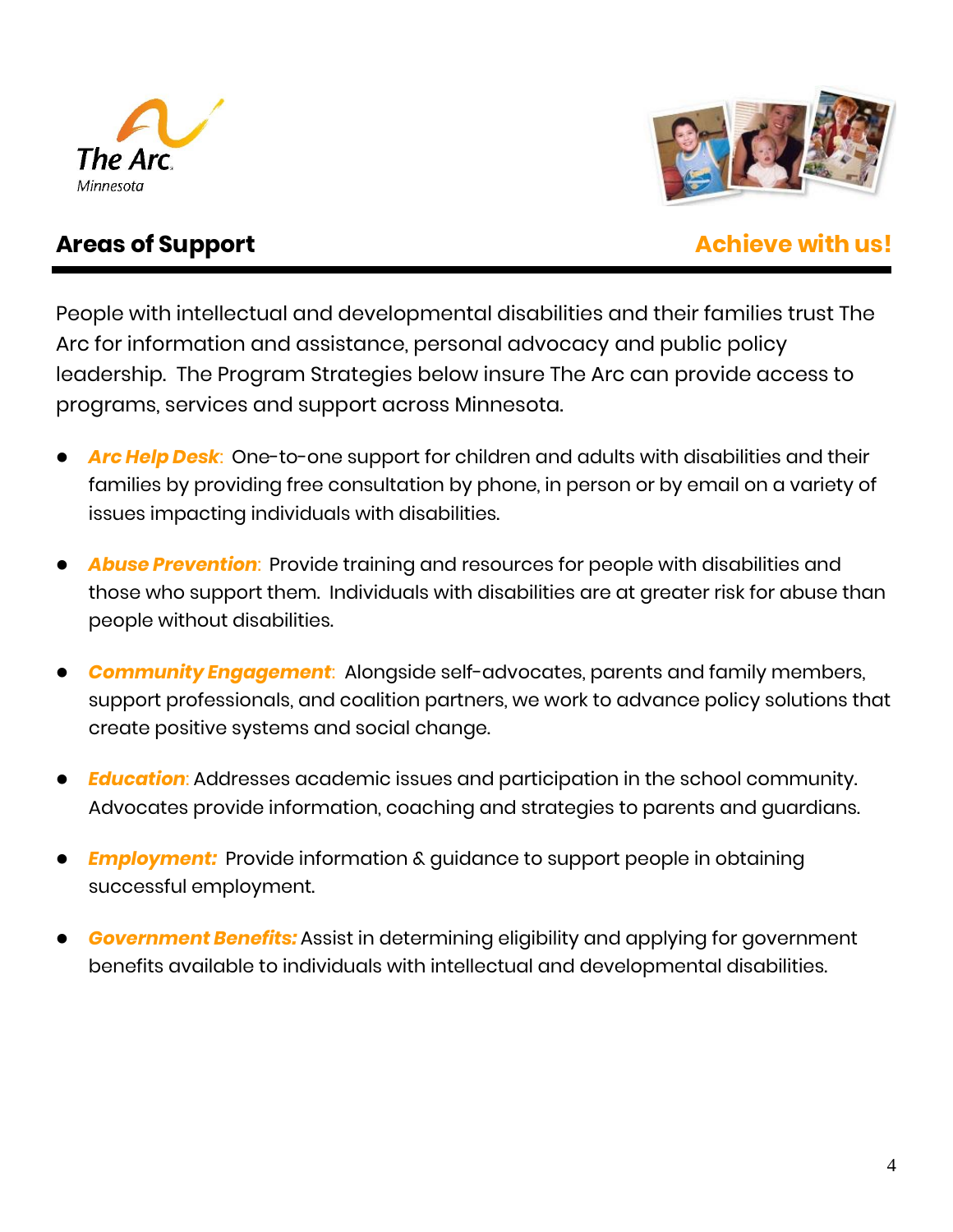



## Areas of Support Cont. **Achieve with Us!**

People with intellectual and developmental disabilities and their families trust The Arc for information and assistance, personal advocacy, and public policy leadership. The Program Strategies below insure The Arc can provide access to programs, services and support across Minnesota.

- *Informed Decision Making:* When an individual turns 18, they are considered a legal adult. Assist families in learning about options available to them.
- *Health Care Assistance:* Support in navigating health care systems, including Medical Assistance.
- *Housing & Housing Access Services (HAS):* Provide resources and assistance in finding and maintaining affordable, integrated housing. HAS assists people with disabilities who are eligible for a Medical Assistance Home Care Service in finding and moving to independent homes of their own.
- *Planning Services*: Utilizing a person-centered approach to create a comprehensive planning guide for the future of a person with a disability.
- *Self-Advocacy:* Provides leadership development, independence skill building & policy engagement for adults with disabilities.

# **The Arc Minnesota also has online resources and provides information about the above topics through videos, webinars, Arc Guides and more.**